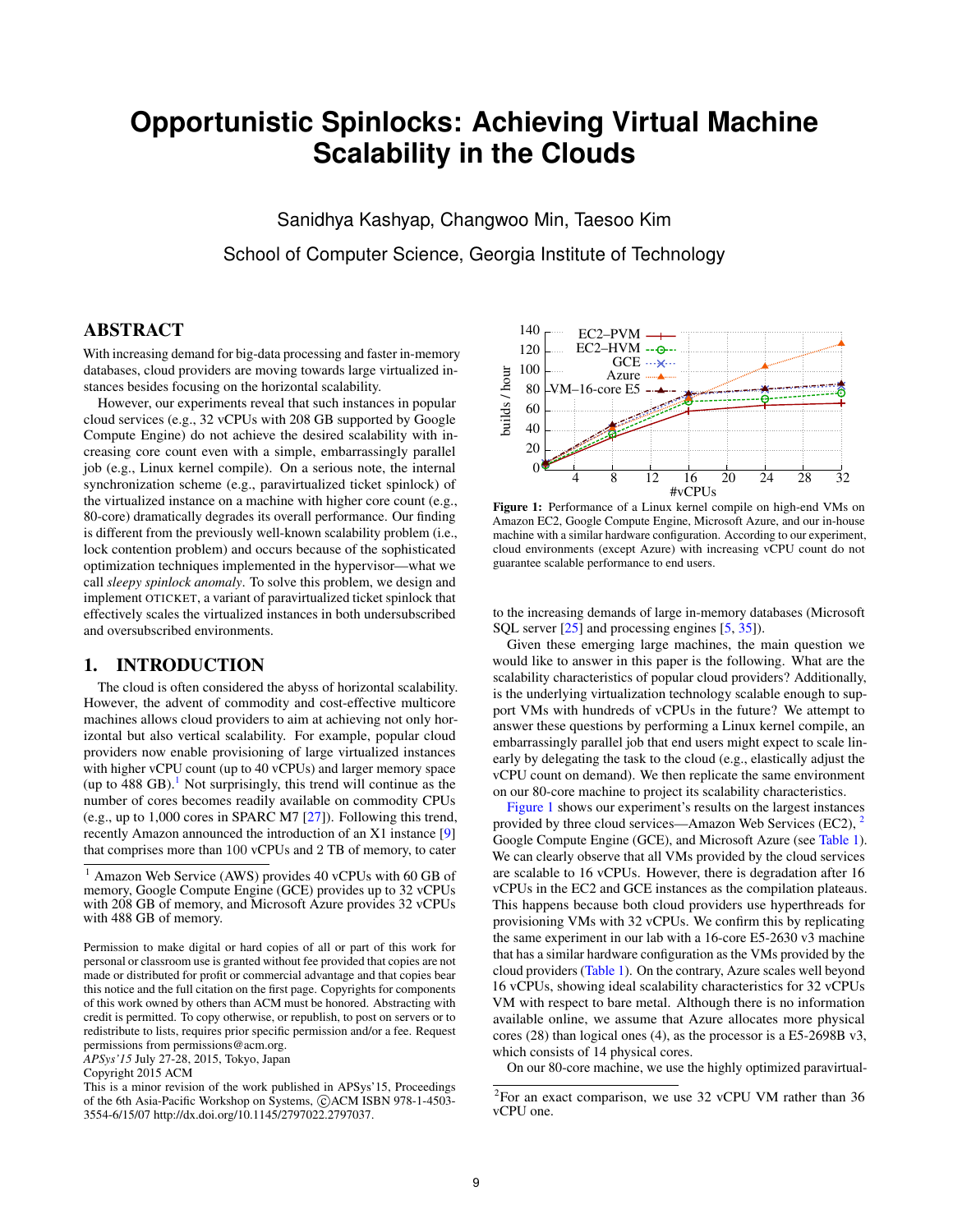| Instances                         | # Cores<br>(P/L)            | Sockets | CPU Freq.<br>(GHz) | Mem<br>(GB)           | L3<br>(MB) | Guest OS                                     | Kernel               | Virtualization<br>type                | Instance<br>type                                 | Cost / hour<br>(\$) |
|-----------------------------------|-----------------------------|---------|--------------------|-----------------------|------------|----------------------------------------------|----------------------|---------------------------------------|--------------------------------------------------|---------------------|
| <b>AWS</b><br><b>GCE</b><br>Azure | 16 / 16<br>16 / 16<br>28/ 4 |         | 2.8<br>2.3<br>2.0  | 60.0<br>28.8<br>488.0 | 45<br>40   | Ubuntu 14.04<br>Ubuntu 15.04<br>Ubuntu 15.04 | 3.13<br>3.19<br>3.19 | PVM / HVM<br><b>PVM</b><br><b>HVM</b> | $c3.8x$ large<br>$n1$ -highcpu-32<br>Standard G5 | .68<br>1.28<br>8.69 |
| E5-2630 v3                        | 16 / 16                     |         | 2.4                | 64.0                  | 20         | Ubuntu 15.04                                 | 4.0.0                | <b>PVM/HVM</b>                        | $\overline{\phantom{0}}$                         |                     |

Table 1: Hardware and VM configurations of the Amazon EC2 (AWS), Google Compute Engine (GCE), Microsoft Azure (Azure), and our in-house machine used in Figure 1 for comparison. The following experiments were performed on May 2, 2015.



Figure 2: Performance of a Linux kernel compile on an 80-core machine. We enabled hyperthreads per core, similar to the cloud environments, and measured performance (builds/hour) on the host (marked Native), PVM, HVM, and our own implementation, OTICKET. Unlike our speculation hyperthreads being the only performance bottleneck as we observed from Figure 1—we found serious performance degradation in the PVM-based hypervisor at higher core counts.

ized VM (PVM). Theoretically, the performance of PVM should be the same or better than the hardware-assisted VM  $(HVM)^3$ , as it can provide better performance (e.g., I/O or network throughput) due to the virtualization-aware interfaces. This trend should continue even for a large number of cores. Unfortunately, this trend tends to break, as Figure 2 pinpoints the scalability collapse for the increasing vCPU count from 20 to 30. This result is counterintuitive to what has been the case of paravirtualized instances and is only visible when the number of vCPUs is greater than 20 physical cores. We classify this problem as the *sleepy spinlock anomaly*, which is visible only in VMs using paravirtual spinlocks [1]. This problem does not stem from the cacheline contention, which has been observed in commodity OSes [10] and which previous studies have tried to reduce [10, 13, 14]. Instead, it arises from the introduction of ticket-based spinlock implementation that guarantees fairness. We address this problem by introducing two optimizations to the existing ticket spinlock. We improve the performance of PVMs for both undersubscribed and oversubscribed virtualized workloads by modifying 21 lines of code (LoC) without breaking the fairness guarantee.

In this paper, we make the following three contributions:

- We first reveal the scalability characteristics of three popular cloud services and develop an open source benchmark framework to evaluate various workloads by extending the benchmark tool, Mosbench [10], for the virtualized environment.
- We identify a scalability bottleneck called the *sleepy spinlock anomaly* in the paravirtual spinlocks for VMs with high vCPU count, which degrades the performance of both undersubscribed and oversubscribed environments.
- We propose OTICKET, a variant of the paravirtualized ticket spinlock that scales in both undersubscribed and oversubscribed virtualized environments.



vCPU<sub>1</sub> vCPU<sub>2</sub> vCPU<sub>3</sub> vCPU<sub>3</sub> vCPU<sub>3</sub> vCPU<sub>3</sub> **Figure 3:** The issue of the lock-holder preemption (LHP) and lock-waiter preemption (LWP) problem. Each circle represents a vCPU scheduled on a CPU. The *Sleep* state is the preempted vCPU, whereas the *Run* state is the running one. t is the ticket order in which the vCPUs are waiting for the holder to release so that the waiters can acquire in FIFO order.

In the rest of the paper, we provide a high-level overview of the paravirtual spinlock implementation  $(\frac{8}{2})$  and describe our two optimizations in §3. §4 discusses the implementation of the optimization for the ticket spinlock in the Linux kernel, and §5 evaluates our optimization performance. §6 discusses the limitation and potential issues. Finally, §7 compares our approach with previous research and §8 provides the conclusion.

## 2. BACKGROUND

Spinlock is a basic building block for synchronization primitives inside the Linux kernel. As core count increases, the scalability of the spinlock becomes important. A recent study shows that non-scalable spinlock can cause performance collapse in an entire system [10, 11]. Therefore, to ensure scalability and fairness [3, 11, 23], the key design choices are to minimize shared cacheline contention as well as guarantee fairness, which is typically achieved by preserving FIFO ordering, to prevent starvation with increasing core count. The Linux kernel<sup>4</sup> uses ticket spinlock for the fairness guarantee and recently adopted queue-based spinlock for better scalability [21]. A ticket spinlock is represented as a tuple—[head, tail]. The current ticket holder holds the head, while a lock waiter increments the tail and spins until the head becomes equal to the tail. During the unlock phase, head is incremented for the next lock waiter to acquire the lock.

In virtualized environments, the introduction of vCPUs complicates the scalability of the busy-waiting synchronization primitives—

<sup>&</sup>lt;sup>3</sup>HVM model only relies on the hardware for the VM execution.

<sup>&</sup>lt;sup>4</sup>The current Linux kernel version (v4.3), as of this writing, uses qspinlock [21]. Like ticket spinlock, qspinlock guarantees FIFO ordering for fairness and has additional optimization to reduce shared cacheline contention. Since both ticket spinlock and qspinlock guarantee FIFO ordering for fairness, they are not free from the *sleepy spinlock anomaly*. In §5.2, we discuss the *sleepy spinlock anomaly* in qspinlock.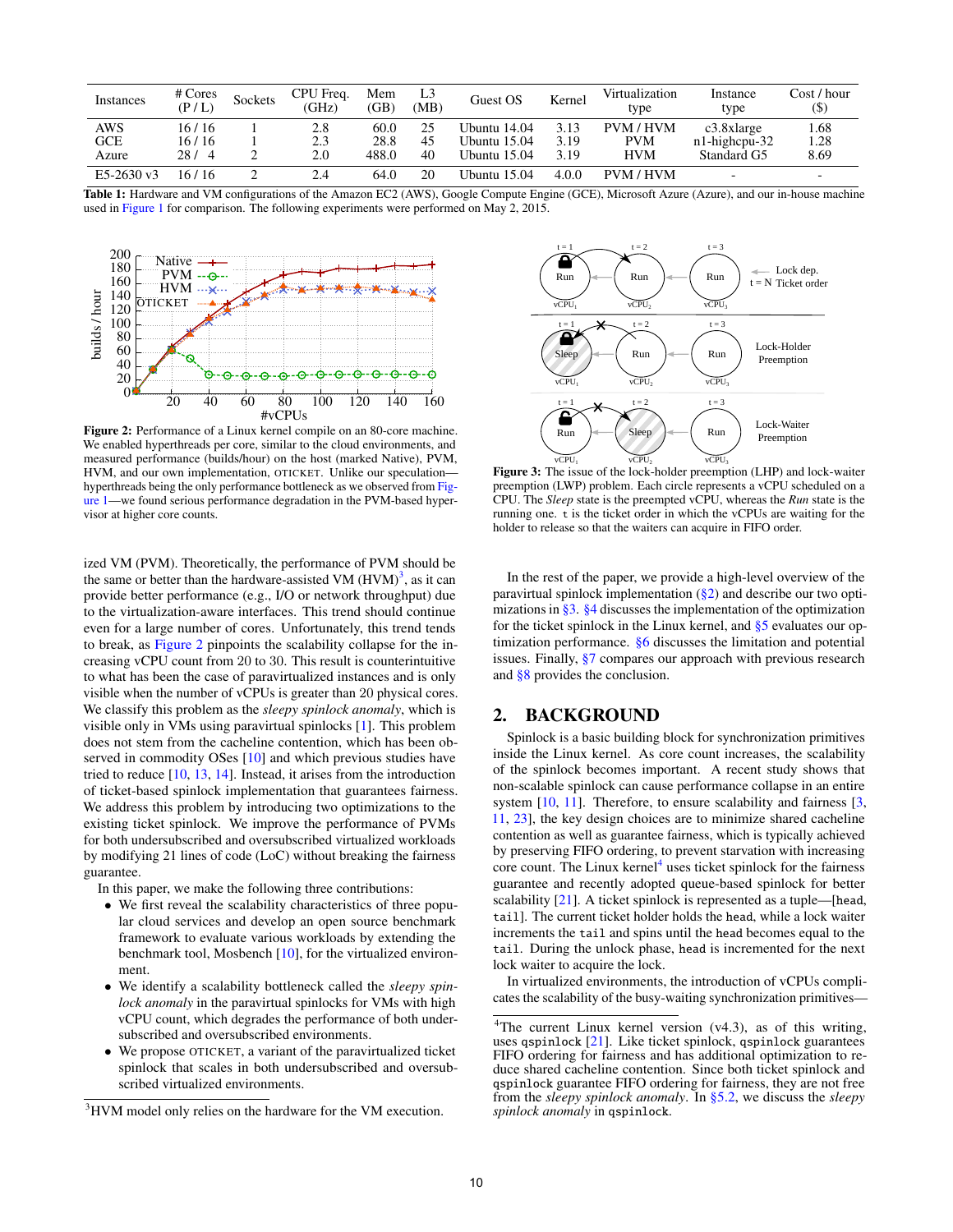

Figure 4: The number of halt exits that occur during a Linux kernel compile for two variants of spinlocks: in-stock ticket spinlock (PVM) and our OTICKET implementation.

spinlocks. Figure 3 illustrates two anomalies, namely, lock-holder preemption (LHP) and lock-waiter preemption (LWP). LHP occurs when the vCPU that is holding the lock gets preempted and none of the lock waiters make progress. On the contrary, LWP happens due to the FIFO-ordered spinlock algorithms (like ticket spinlock), in which none of the waiters make progress unless the exact next waiter is scheduled.

To address the aforementioned issues, Intel added the *Pause Loop Exiting* (PLE) feature to its processors [29]. In PLE, a processor detects whether a task is contending on a spinlock. If a core keeps executing pause instructions, which is called in every spin loop, a guest OS gets trapped by the hypervisor. The hypervisor then optimistically tries to yield the vCPU's remaining time-slice to the other preempted vCPU. Unfortunately, the hypervisor cannot determine who is the current lock holder (when a lock is acquired) or the next lock waiter (when a lock is released) by solely relying on the PLE event. Therefore, HVM, which only relies on PLE, is suboptimal in spinlock scalability.

From the software perspective, the *paravirtual spinlock* [16, 28] tries to address these problems without any architectural support. Unlike typical spinlock implementations, the paravirtual spinlock consists of two paths, namely, fast-path and slow-path. In the fastpath routine, a lock waiter first spins for a lock for fixed iterations. It falls back to the slow-path if it fails to acquire the lock. In the slow-path routine, the waiter issues a halt instruction, which gets trapped by the hypervisor. The hypervisor schedules out the waiter and voluntarily yields to the other vCPUs. During the unlock phase, the holding vCPU wakes up the next waiter via a kick hypercall, which notifies the hypervisor to re-schedule the waiting vCPU. Thus, voluntary yielding alleviates the LHP problem and precisely waking the next vCPU alleviates the LWP problem.

Surprisingly, our evaluation results in Figure 2 show sudden performance collapse at a higher number of cores. This occurs due to the increase in halt exits after 30 vCPUs (Figure 4). This is different from both LHP and LWP. The performance collapse is triggered due to high contention among the vCPUs for shared resources (e.g., critical section or memory bus). Therefore, the duration between lock acquisition to release tends to be longer, and at a certain point (30 vCPUs in this case), most vCPUs fail to acquire a lock during optimistic spinning (i.e., fast-path) and trap to the hypervisor at the same time (as evident after 20 vCPUs in Figure 4). From this point, both of the switching overhead between the guest OS and the hypervisor, and the communication cost to wake other vCPUs starts dominating, which results in such a drastic performance collapse.

It is challenging to design and implement a spinlock that performs well in virtualized environments, especially at higher core count. In the rest of this paper, we present our *opportunistic ticket spinlock* (OTICKET), a variant of paravirtualized ticket spinlock, that opportunistically tries to keep the waiters in the fast-path routine.

#### 3. DESIGN

We propose *opportunistic ticket spinlock* (OTICKET), a new spinlock algorithm that is specifically designed for virtualized environments. OTICKET's design not only resolves the performance anomaly as shown in Figure 2, but also addresses the LHP and LWP problems, which are critical to achieving scalability in virtualized environments.

Like the stock paravirtual ticket spinlock in the Linux kernel, OTICKET is composed of a fast-path and a slow-path. Each vCPU spins first and then voluntarily yields to other vCPUs if it is unable to acquire the lock. In addition, to resolve LHP and LWP, we introduce two schemes, *opportunistic spinning* and *opportunistic wakeup*. To make the optimal decision on spinning and waking-up, we exploit the *distance* between the lock holder and the lock waiter. Since ticket spinlock guarantees strict FIFO ordering of waiters, we assume that the time to acquire a lock is roughly proportional to the waiter's distance. With the help of both schemes, OTICKET mitigates the problem of *sleepy spinlock anomaly* by keeping the waiters in the fast-path, thereby decreasing the number of halt-exits (Figure 4).

Opportunistic spinning. Determining the spinning duration of the fast-path is challenging since it is dependent on the workload and hardware combination. Longer spins unnecessarily hog the CPU cycles, but shorter durations result in the performance collapse shown in Figure 2.

In OTICKET, the spin duration is dynamically determined by the distance between the lock waiter and its holder. Closer waiters (i.e., waiters with smaller ticket distance from the holder) opportunistically spin for a longer duration, hoping to acquire the lock sooner. If a lock is acquired while spinning, the vCPU can avoid the problems of costly switching between the guest OS and hypervisor. Conversely, farther waiters spin shorter and yield early to give more opportunities for a lock holder to make progress. In OTICKET, as the distance of a lock waiter increases, the spinning iteration exponentially decreases (Lines 27–30 in Figure 5). Consequently, this results in LHP problem mitigation, as only effective vCPUs get scheduled by the hypervisor.

Opportunistic wakeup. Waking up a halt-ed vCPU takes significant time [15], since the process involves notifying the hypervisor which schedules the target vCPU. The unlocked vCPU uses hypercall for the notification to wakeup the target vCPU. To hide this wakeup latency, OTICKET allows the unlocking vCPU to wake the next N lock waiters in advance (Lines 65–68 in Figure 5). This allows the waiters to fall back to the fast-path and subsequently keep on spinning for their turn, thereby eagerly waiting for the lock-holder to release the lock soon. Therefore, in conjunction with *opportunistic spinning*, it partially mitigates the LWP problem.

# 4. IMPLEMENTATION

We implemented our opportunistic ticket spinlock in Linux kernel v4.0 by replacing the paravirtual ticket spinlock in the KVM hypervisor with OTICKET. Our paravirtual spinlock is practical because of its minimal modification (lines starting with + in Figure 5) without any changes to the size of its lock structure. The design of OTICKET can be easily used by other open-source hypervisors such as Xen [8]. In our locking function, arch\_spin\_lock(), \_\_ticket\_distance() calculates the distance between a lock holder and a waiter (Lines 6–11) before spinning, and \_\_ticket\_lock\_spin-ning() makes its running vCPU yield to other vCPUs by executing a halt instruction (Line 43). In our unlock function, arch\_spin\_unlo-ck(), OTICKET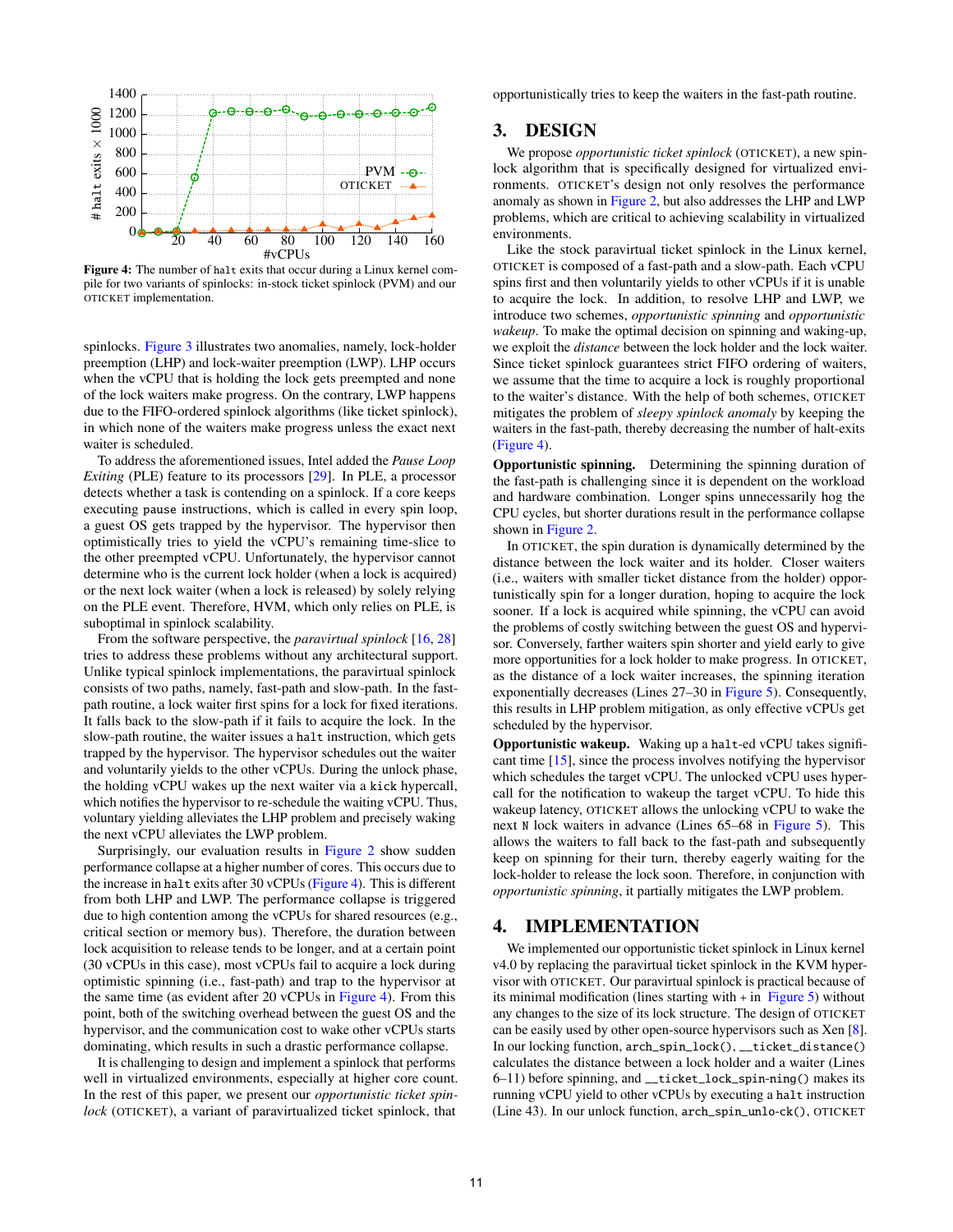```
1 #define SPIN_THRESHOLD (1 << 15)
2 #define SPIN_MAX_THRESHOLD (1UL << 34)
3 #define TICKET_QUEUE_WAIT (18)
4 #define OPPORTUNISTIC WAKEUP NCPU (4)
 5
6 + static __always_inline
7 + unsigned int __ticket_distance(__ticket_t head, __ticket_t tail)
8 + 49 + return (tail - (head & ~TICKET_SLOWPATH_FLAG)) \setminus10 + / TICKET_LOCK_INC;
11 + \}12
13 static __always_inline
14 void arch_spin_lock(arch_spinlock_t *lock)
15 {
16 register struct \text{raw}_t raw_tickets inc = {.tail = TICKET_LOCK_INC};
17 + unsigned int dist:
18
19 /* default threshold set in Linux */
20 u64 threshold = SPIN_THRESHOLD
21
22 /* try locking */
23 inc = xadd(&lock->tickets, inc);
24 if (likely(inc.head == inc.tail))
25 goto out:
26
27 + /* opportunistically determines spinning threshold */
28 + dist = __ticket_distance(inc.head, inc.tail);
29 + if (dist < TICKET_QUEUE_WAIT)
30 + threshold = SPIN_MAX_THRESHOLD >> (dist - 1);
31
32 for (;;) {
33 /* spinning (fast path) */
34 + u64 count = threshold;
35 do {
36 inc.head = READ_ONCE(lock->tickets.head);
37 if (__tickets_equal(inc.head, inc.tail))
38 goto clear_slowpath;
39 cpu_relax();
40 \qquad } while (--count);
41
42 /* yield (slow path) */<br>43 __ticket_lock_spinning()
      43 __ticket_lock_spinning(lock, inc.tail);
44 }
45
46 clear_slowpath:<br>47 ticket chec
      \_ticket\_check\_and\_clear\_slowpath(loc, inc.head);48 out:
49 barrier();
50 }
51
    static __always_inline
53 void arch_spin_unlock(arch_spinlock_t *lock)
\begin{matrix} 54 & \phantom{0} \phantom{0} \phantom{0}55 \end{matrix}55 if (TICKET_SLOWPATH_FLAG &&
56 static_key_false(&paravirt_ticketlocks_enabled)) {<br>57 ___ticket_t head;
         _ticket_t head;
58
        59 head = xadd(&lock->tickets.head, TICKET_LOCK_INC);
60
61 if (unlikely(head & TICKET_SLOWPATH_FLAG)) {
62 + u8 count;
63 head \&= ~TICKET_SLOWPATH_FLAG;
64
65 + /* opportunistic wakeup */
66 + for (count = 1; count <= OPPORTUNISTIC_WAKEUP_NCPU;
67 + +count)
68 + __ticket_unlock_kick(lock,
69 + (head + count * TICKET_LOCK_INC));
70 }
71 } else
72 __add(&lock->tickets.head,
73 TICKET_LOCK_INC, UNLOCK_LOCK_PREFIX);
74 }
```
Figure 5: Our opportunistic ticket spinlock code implemented in the Linux kernel 4.0 [1]. It opportunistically increases the spinning threshold from the static threshold in the stock Linux, and opportunistically wakes up more vCPUs near their ticketing turn.



Figure 6: Performance impact of each optimization for the Linux kernel compile using modified paravirtualized spinlock interface. OTICKET is the implementation shown in Figure 5. Opportunistic wakeup and spinning are the individual ticket spinlock implementations that constitute OTICKET.

opportunistically wakes up vCPUs (Lines 65–69). The waking-up function, \_\_ticket\_unlock\_kick(), is implemented using a hypercall. Besides this, we do not modify any other kernel functions for the OTICKET implementation.

# 5. EVALUATION

We evaluate OTICKET by answering the following four questions: • Does OTICKET improve the scalability of PVM?  $(\S 5.1)$ 

- Does any other spinlock implementation solve the scalability issue? (§5.2)
- Does OTICKET help to improve the performance of VMs in an oversubscribed environment? (§5.3)
- Is the design of OTICKET generic across other multicore machines?  $(\S5.4)$

**Experimental setup.** We created VBENCH<sup>5</sup>, a fork of Mosbench [10], to evaluate the scalability of the host and hypervisor while running multiple virtual machines. For our evaluation, we chose three benchmarks from VBENCH: Linux kernel compilation (LKC), EXIM [4], and METIS [22].

Linux kernel compilation (LKC) is an embarrassingly parallel job in which each process independently compiles source files. To hide potential IO latency, we set the number of parallel jobs of kernel compile to twice the number of cores, both for VM and host.

EXIM is the most deployed mail-server [18]. For each SMTP connection, EXIM forks two processes for message processing and delivery. Since the processing and delivery of each message is independent, it is also an embarrassingly parallel job. We use 160 clients to deliver 100 messages continuously in a single connection for 15 seconds.

METIS is a map-reduce library for a single multicore server. In our experiments, METIS is used with an application for generating inverted indices, which mostly stresses the kernel's memory allocator and soft page-fault handling component, but it does not suffer from spinlock contention. We chose METIS to show that OTICKET does not have an overhead in the case of low spinlock contention.

All of these workloads scale almost linearly with increasing core count without any virtualization. To isolate the effect of I/O, we run these benchmarks on top of the memory-backed file system, tmpfs, while pre-loading all of the input source files before measuring the performance, if required. Also, to isolate the effect of process migration at host, we pin each vCPU to each physical core.

# 5.1 Performance Analysis

Figure 2 shows that the stock ticket spinlock (PVM) starts suffering after 30 vCPUs and its performance completely collapses at

```
5
https://github.com/sslab-gatech/vbench
```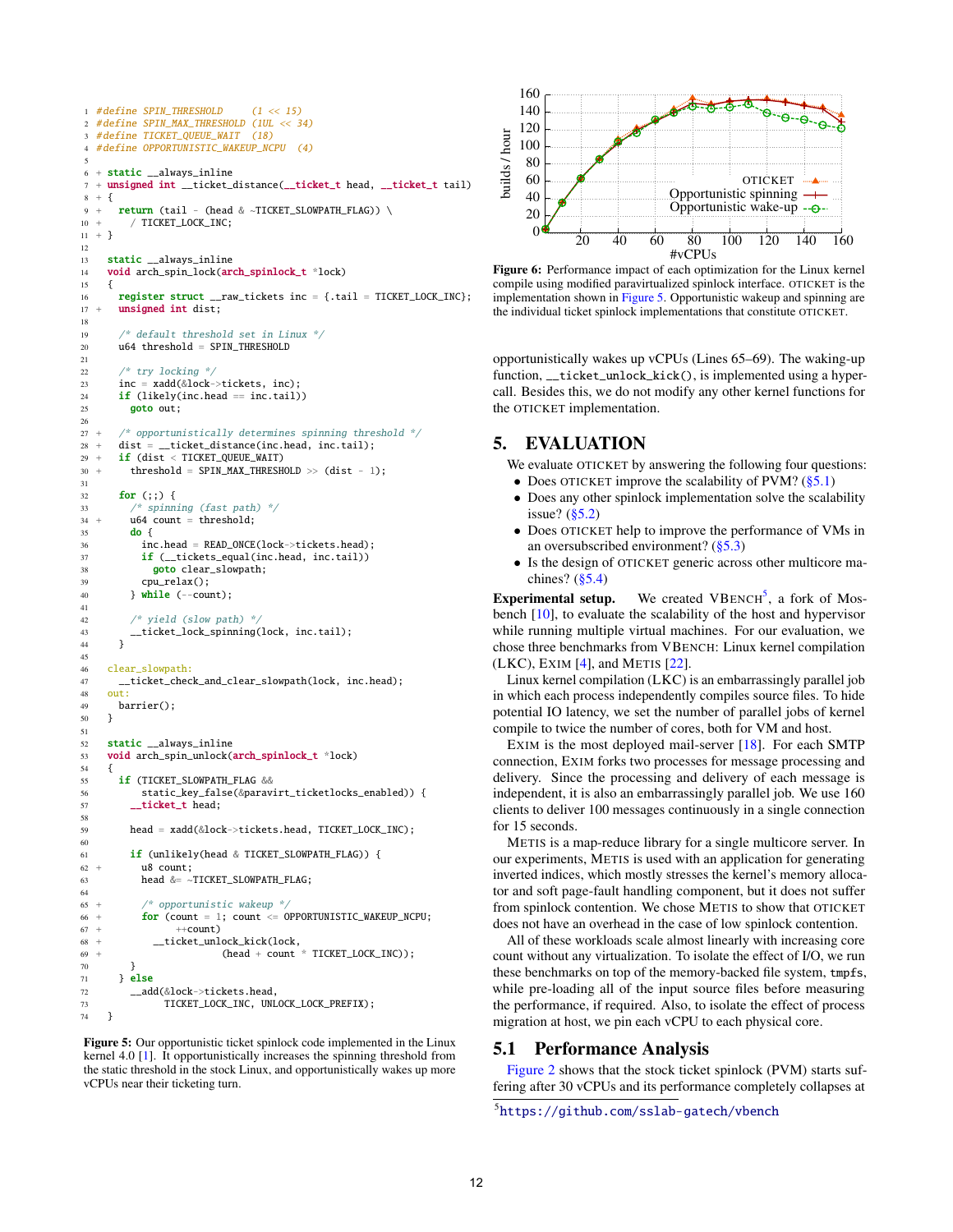

Figure 7: Performance impact of OTICKET compared to PVM and HVM while running EXIM and METIS benchmarks on our 80-core machine.



Figure 8: The number of halt-exits for both EXIM and METIS. For EXIM, halt-exits are per message whereas for METIS, they are per the whole run.

40 vCPUs. In contrast, OTICKET achieves consistent performance improvement until 80 vCPUs (all physical CPUs assigned) and does not show equivalent performance collapse in PVM until 160 vCPUs (all hardware threads assigned). Figure 4 illustrates the difference between OTICKET and PVM as the number of halt-exits of the PVM starts soaring after 30 vCPUs, but remains almost constant for OTICKET. It reveals that the voluntary sleeping optimization for the virtualized environments can result in performance collapse (*sleepy spinlock anomaly*) for the kernel-intensive workloads, which OTICKET tries to avoid.

Figure 6 shows the effectiveness of each scheme. OTICKET provides the best of both worlds—opportunistic spinning and opportunistic wakeup, by performing slightly better than both and the best at 80 vCPUs (consisting of only physical cores). The opportunistic spinning approach prohibits the nearest waiters from going to sleep, thereby immediately acquiring the lock. Both approaches start degrading after 110 cores because of the large number of waiters that are going to sleep from both the use of logical cores and increasing the contention among vCPUs.

Figure 7 shows the performance of both EXIM and METIS on the host as well as on the different configuration of the guest. OTICKET outperforms PVM since from 30 cores onward PVM starts to suffer from the *sleepy spinlock anomaly*. This happens because EXIM spends around 70% of its time in the kernel and around 20% of the time in spinlock contention for the new inode allocation. As shown in Figure 8, this contention severely increases the amount of halt-exits for the PVM, which increases from 0.5 per message at 20-core to 72 at 70-core and remains consistent. Compared to PVM, OTICKET only has 7 halt-exits per message at 70-core. OTICKET reduces the number of halt-exits by 10X with both of its techniques. The increase in halt-exits that are observed with increasing core count are due to the contention on the blocking synchronization



Figure 9: Linux kernel build performance on 80-core for various paravirtual spinlock implementations: Opportunistic ticket spinlock (OTICKET), ticket spinlock with longer spinning (Longer spinning), fine-grained control of spinning period (ITICKET), and a MCS variant queue-based spinlock (qspinlock).

primitives (e.g., mutex and read-write semaphore) which hampers all of the configuration, even including the native.

In the case of METIS, each of the configurations performs the same, thereby illustrating that OTICKET has the same performance impact as that of PVM, as it does not harm the scalability of the application in the non-contending scenario. Figure 8b further confirms OTICKET's negligible effect on METIS performance, as the amount of halt-exits remains almost the same for both PVM and OTICKET.

#### 5.2 Comparison with Design Alternatives

We explore three design alternatives—(1) longer spinning, (2) fine-grained control of the spinning period (ITICKET), and (3) queuebased spinlock (qspinlock) for further reducing cacheline contention—and compare their performance to OTICKET and the stock ticket spinlock (PVM). We use LKC for comparing other design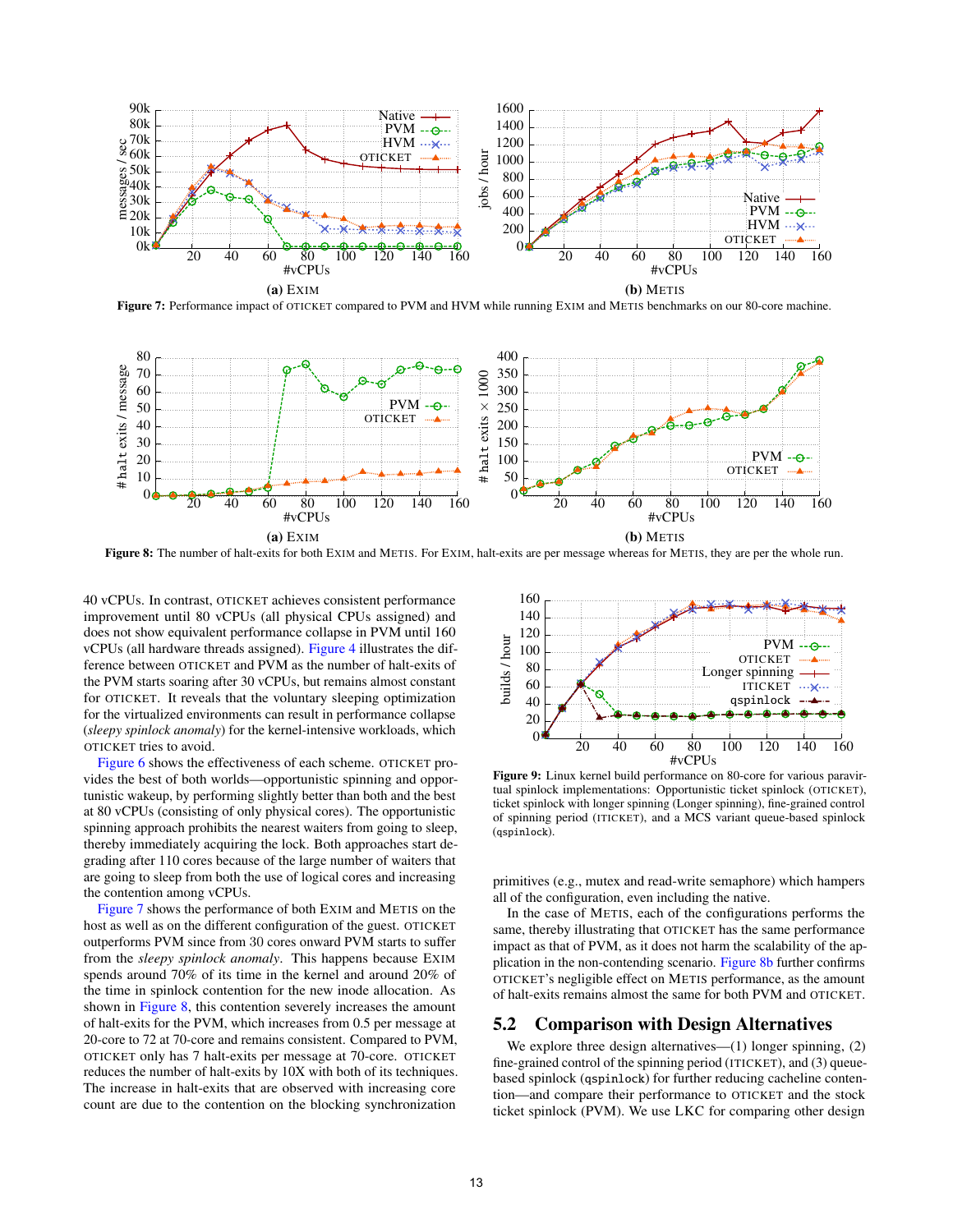

Figure 10: Performance impact of OTICKET compared to PVM and HVM while running LKC, EXIM, and METIS benchmarks in an over-committed environment on an 80-core machine (2 vCPUs per core). Each benchmark is co-scheduled with the same instance on another exact VM instance. For the LKC workload, we also have included *longer spinning* performance to show its adverse effect in an oversubscribed scenario.

decisions.

To spin longer, we modify the default spinning threshold of the stock ticket spinlock to the maximum (SPIN\_MAX\_THRESHOLD in Figure 5) expecting longer spinning to reduce halt-exits significantly.

We further modify the existing ticket spinlock structure by introducing a new variable for holding the threshold value for each lock structure. The default spinning threshold value (SPIN\_THRES-HOLD in Figure 5) is increased twice whenever a contended thread of the same lock instance ends up in the slow-path. This allows more fine-grained control of the spinning duration per spinlock. We call this ticket spinlock implementation ITICKET.

Practitioners are leaning towards using variants of MCS lock [3] for better scalability in large NUMA machines by further reducing cacheline contention. In practice, Linux kernel recently adopted a space-optimized variant of MCS lock, called queue-based spinlock [21] or qspinlock, which maintains the same size of the spinlock instance as one of the ticket spinlock (4 bytes).

Figure 9 illustrates that the longer spin approach performs slightly better than OTICKET as the number of cores increases from 130 cores. This happens because all waiters are spending more time spinning than going to the slow-path. But, as expected, this pays the price in an oversubscribed environment (Figure 10a).

The performance of ITICKET spinlock implementation is similar to OTICKET but adds a significant overhead of 2 bytes at every place it is being used. In practice, increasing the size of a spinlock data structure has serious repercussions to tightly packed container data structures such as page structures.

Figure 9 shows the performance of three alternatives against the existing spinlock implementation (PVM). We can observe that qspinlock also suffers from the *sleepy spinlock anomaly*, as there is no improvement in the virtualized environment. This proves that the anomaly can occur for any spinlock algorithm that guarantees ordering and also relies on the slow-path in the virtualized environment.

#### 5.3 Performance in an Over-Committed Host

Another interesting aspect of the spinlock design for virtualized environments is the performance behavior in an over-committed setting (i.e., running more vCPUs than physical cores). Although the highly over-committed case will be avoided using virtual machine migration, it is desirable to have good performance in the overcommitted case to cope with the overlapping peaks among VMs.

Figure 10 shows the performance of each workload running inside a VM that has been co-scheduled with another VM, simultaneously running the same workload.

OTICKET outperforms the existing ticket spinlock in the case

the benchmark suffers from the *sleepy spinlock anomaly* (LKC and EXIM), and its performance is equivalent to PVM for the noncontending case (METIS).

We further use the alternative longer spinning approach with LKC (refer Figure 10a). This proves that, although longer spinning is advantageous for under-committed environments, it drastically degrades the performance in the over-committed setting. Longer spinning is helpful until 40 cores, but starts degrading due to the wasting of CPU cycles.

PVM suffers from the sleepy spinlock anomaly as well as contention with other vCPUs since another VM is performing the same job. This inherently comes from the strict FIFO ordering and contention on blocking synchronization primitives (for EXIM) which severely limits its performance. On the other hand, OTICKET suffers from the same problem, but performs better than these two techniques. Our opportunistic wakeup scheme partially hides the latency of other waiters by waking them up beforehand. This also allows the vCPU to schedule other tasks, thus allowing the VM to progress further.

The HVM configuration performs better than OTICKET and PVM for LKC because it does not rely on the paravirtual spinlock interface, thereby not suffering from the *sleepy spinlock anomaly*. However, its performance starts suffering from 60-core onward because of the I/O thread contention (54%), which is not observed in the case of others, since the *sleepy spinlock anomaly* hides this contention for both PVM and OTICKET.

For EXIM, HVM's performance degrades more than PVM and OTICKET after 60-core. This occurs because of the contention at the hypervisor level during vCPU scheduling.

We observed that all three configurations perform the same in the case of METIS, which neither suffers from *sleepy spinlock anomaly* nor performs any heavy kernel-based operations, unlike other benchmarks.

#### 5.4 Machine Independence

We use our 32-core machine (64-core with HT enabled) to further confirm the *sleepy spinlock anomaly* as well as the impact of OTICKET. Figure 11 shows the performance evaluation of PVM, HVM, and OTICKET for all three workloads. All three workloads illustrate the same trend as that seen in case of 80-core (Figure 2 and Figure 7), and both LKC and EXIM suffer from the *sleepy spinlock anomaly*. Here, as well, OTICKET solves this anomaly with its two effective schemes that try to keep the waiters in the fast path. Similarly, METIS performance in both host and guest remains the same as that observed for 80-core.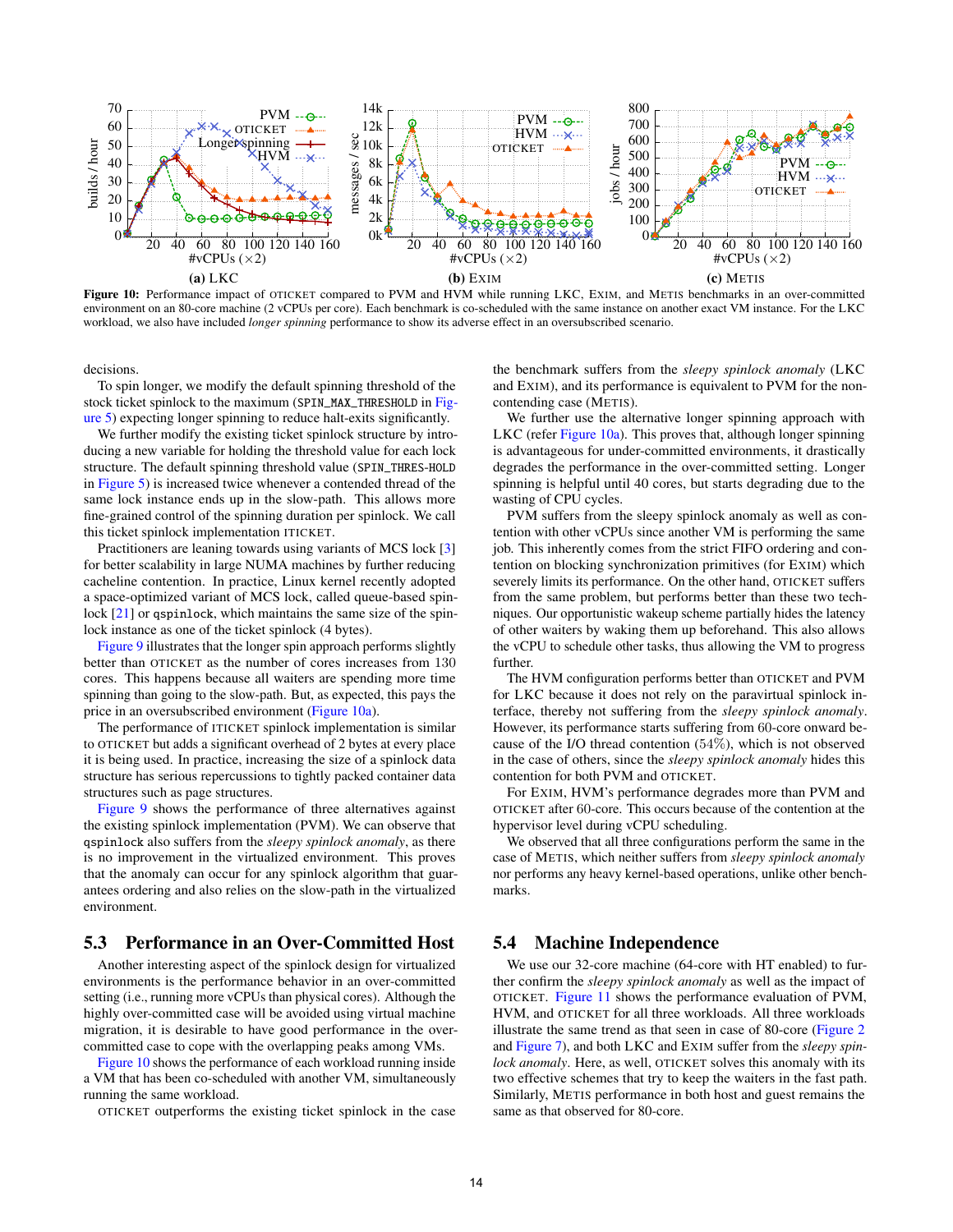

Figure 11: Performance impact of OTICKET compared to PVM and HVM for EXIM, LKC, and METIS on our 32-core machine with HT enabled.

## 6. DISCUSSION AND LIMITATIONS

The paravirtualized interfaces often improve the VM's performance [1, 17, 28], as they provide more control to the guest execution by enabling coordination between the guest OS and hypervisor. However, we observe an anomaly in VMs with high core count leveraging these paravirtualized interfaces, which we try to fix via OTICKET. However, OTICKET does not solve the issue found in either LKC's oversubscribed case nor in EXIM. We believe that more coordination is necessary between the guest and hypervisor to have the scalability trend comparable to the host. Two possible solutions are to tightly integrate PLE with OTICKET's logic or perform co-scheduling vCPUs [19] at the time of yielding. Both solutions may further improve the performance and decrease the performance gap between the bare metal and virtualized executions. These approaches may not only solve the problem of performance drop for over-subscribed machines with high core count, but also should improve the performance of EXIM representative workloads.

## 7. RELATED WORK

VM scheduling and synchronization have a serious impact on the performance of a VM. There have been prior significant efforts to improve the performance of VM scheduling.

Spinlocks for virtualized environment. Uhlig et al. [33] defined and addressed the lock synchronization issue (LHP) in the virtualized environment via scheduling hints. Later, paravirtual hooks were used in the spinlock [16] for notifying the hypervisor to block the vCPU after it has exhausted its busy wait threshold. This approach, however, prevents LHP for smaller core counts. Besides LHP, two different problems have been identified: lock-waiter preemption (LWP) [26] and blocked-waiter wakeup problem (BWW) [15, 30]. BWW occurs when the workload uses blocking synchronization in an over-subscribed environment.

From the hardware perspective, processor manufacturers added an execution control to the VMCS structure—Pause Loop Exiting (PLE) [29]—that notifies the hypervisor of the waiter via VM exit. PLE partially solves the LHP problem but can also result in false positives. Ahn et al. [7] proposed a solution on the basis of a smaller time slice to resolve both interrupt handling and LHP-LWP problems. They proposed an LLC-based architectural solution to resolve the large overhead. This approach will result in a huge overhead for VMs with a high core count, and degradation might remain consistent.

There have been other alternatives of spinlock implementations such as MCS locks  $[3, 12, 21]$  that are considered a better alternative to ticket spinlock implementation. Unfortunately, the issue of *sleepy spinlock anomaly* stems in spinlock implementations following strict FIFO ordering. Therefore, this problem will continue to be seen in

the queue-based spinlock for virtualized environments.

Virtualization overhead and scheduling. There have been several studies on the virtualization overhead due to software-hardware redirection [6, 30] and co-scheduling issues [15, 16, 24, 26]. In the vCPU scheduling space, hypervisors, such as VMware, adopted the co-scheduling of multiple vCPUs [2] to deal with guest and VMM synchronization. This was further improved by using an adaptive scheme for scheduling the vCPUs [7, 19, 33, 34]. Later, Orathai et al. [32] came up with the approach of dedicating the vCPU with a physical CPU rather than co-scheduling. Furthermore, Song et al. [31] used the approach of vCPU ballooning on top of physical CPUs, which avoided the problem of double scheduling.

# 8. CONCLUSION

In this paper, we analyze the scalability performance of a VM on an 80-core machine for the Linux kernel compilation benchmark. Our study suggests that in addition to cacheline contention, the use of spinlock, which guarantees strict FIFO ordering, is another culprit for the performance degradation. We identify this issue for VMs with large vCPU count and provide a variant of the ticket spinlock implementation to address this problem. The VBENCH source code is publicly available at [https://github.com/sslab](https://github.com/sslab-gatech/vbench)[gatech/vbench](https://github.com/sslab-gatech/vbench) and is easily extensible to identify more issues with respect to the virtualization for large multicore machines. Our initial idea of the spinlock design has been already acknowledged and adopted by the qspinlock developer [20], which will be in the mainline in the next kernel version.

In the future, we would like to devise a generic OTICKET design that is not susceptible to increasing core count and can perform equivalently or better than HVM in an over-subscribed environment for workloads relying on busy-waiting synchronization. We will further extend our insight to other synchronization primitives with respect to virtualization.

## 9. ACKNOWLEDGMENTS

We thank the anonymous reviewers at APSYS'15, and our shepherd, Ketan Maheshwari, for their helpful feedback, as well as the operations staff for their proofreading efforts. This research was supported by the NSF award CNS-1017265, CNS-0831300, CNS-1149051 and DGE-1500084, ONR under grant No. N000140911042 and N000141512162, DHS under contract No. N66001-12-C-0133, the United States Air Force under contract No. FA8650-10-C-7025, DARPA Transparent Computing program under contract No. DARPA-15-15-TC-FP-006, ETRI MSIP/IITP[B0101-15-0644], and NRF BSRP/MOE[2015R1A6A3A03019983].